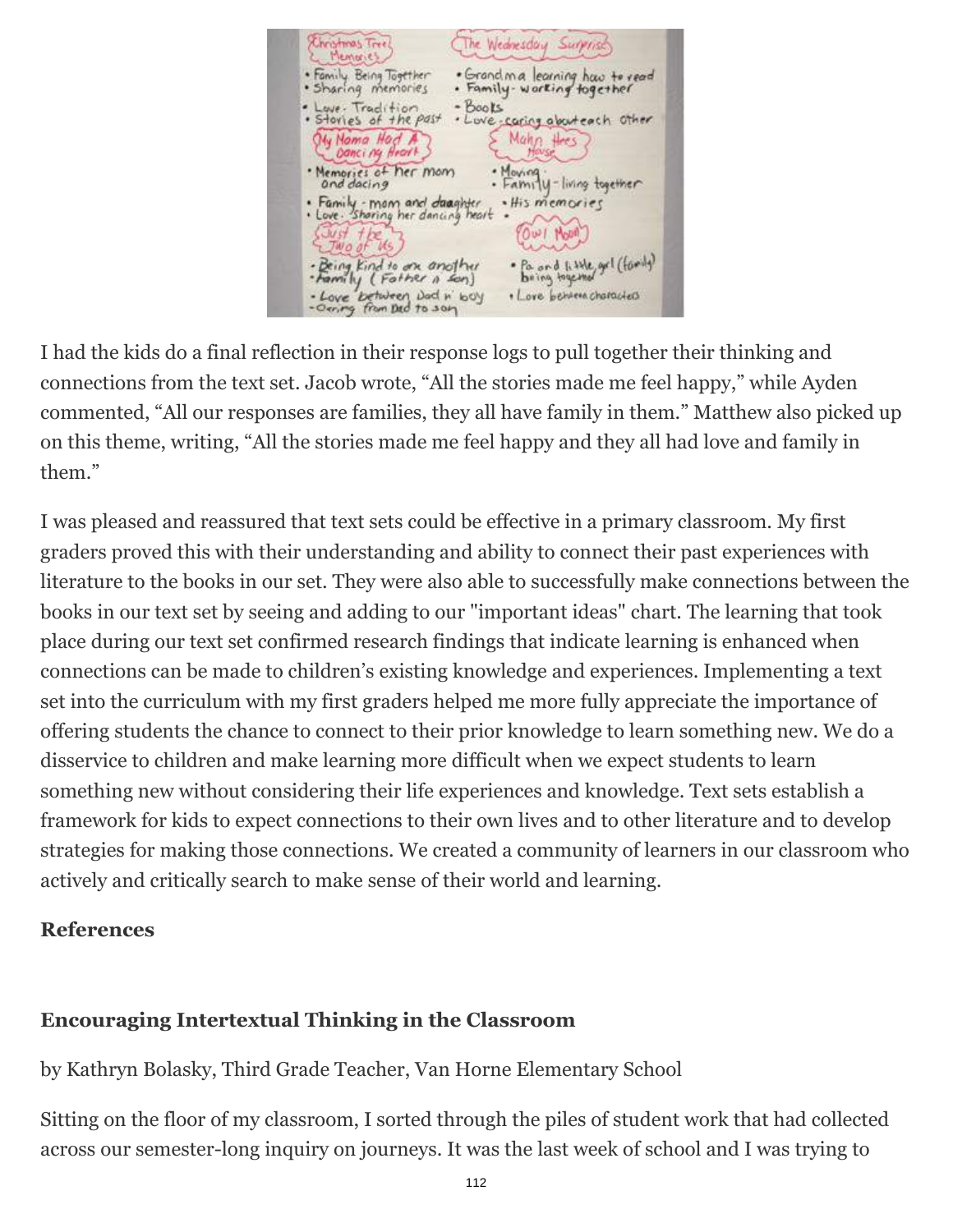bring order to the classroom and decide what to send home with students and to keep for my own reflection. One particular student reflection caught my attention because I didn't remember seeing it. I started to skim and then went back to read carefully. Conner had decided to thoughtfully reflect on the connections between three picture books based on the learning journeys in each story. It was at that moment that I realized that my students' thinking had shifted from making surface-level connections between books about characters and plots to understanding that books can be connected conceptually by big ideas and themes. This shift in thinking had occurred gradually over the semester without my being aware of it and so I decided to revisit my students' work to see how this shift unfolded. I wanted to look for key teaching strategies and engagements that helped pushed students to think intertextually about conceptual connections across texts. Since this was my second year of teaching, I hoped that identifying these teaching strategies would help me more consciously integrate them into my instruction for the following year.

I faint that the pines of the real of the same of<br>wilfrid Gerdon Me Donald Parties of the Sassant<br>Saved us, + Sebastions roller staat es Because Legg Computer They all learned something. In the pink Refridge water he learned how to A raw . In wilford bordon McDonald<br>Partridge the bordon McDonald<br>Memorian ... rtridge the bordon McDonald<br>concors is. In boy learned what Remove the boy learned what<br>Iearned how to base ball saved us shortly<br>het least in schaftler barefort, Last by a

Intertextuality is a key thinking strategy in which learners make connections between texts and involves the process of making meaning through connections across present and past texts and life experiences (Beaugrande, 1980). This complex process requires readers to look past superficial similarities between books to the larger conceptual issues within and across texts. Thinking intertextually is the basis for critical and creative thought, but was not a process that I taught directly. Instead my students were encouraged to make connections across texts by being immersed in a collection of texts and responding to those texts in a variety of ways. Students can be guided towards intertextual thinking, but the students themselves have to inquire and make their own connections. I examined engagements that occurred within my classroom and in our school's Learning Lab with our instructional coach, Lisa Thomas, to identify the key instructional strategies that seemed to support students in moving toward intertextual thinking. These strategies included the development of a conceptual frame to support our inquiries, the use of mapping as tool for exploring our thinking, connecting through a touchstone book, exploring text sets, and connecting across books through comparison charts.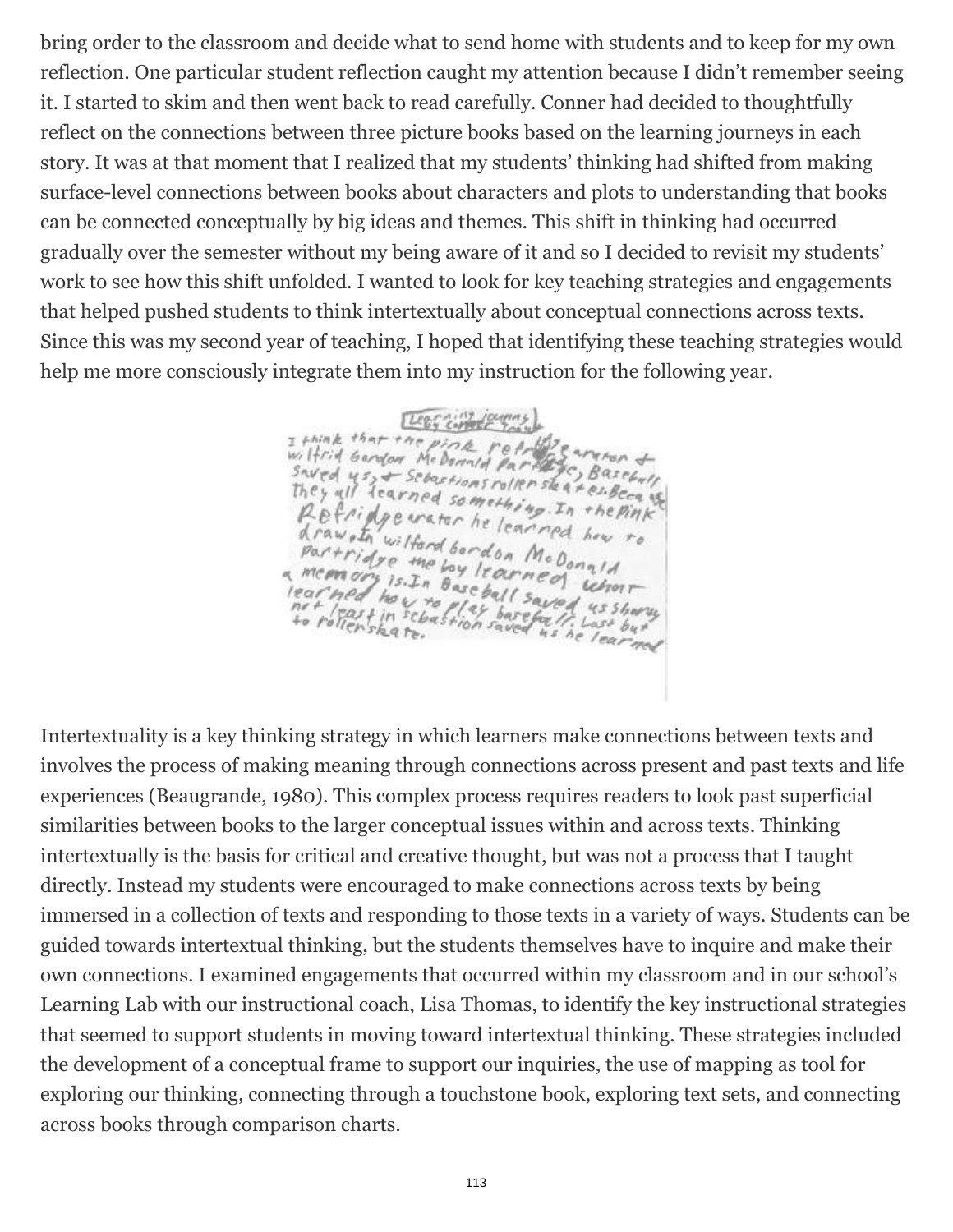# **Establishing a Conceptual Frame**

One key instructional strategy was the use of a broad conceptual framework to connect the various topics and subject areas we explored across our day. Our teacher study group came to consensus about focusing our research on exploring the concept of journeys because this concept wove across the individual units we were doing at the various grade levels. Since journey was a school wide framework, students were given opportunities to conceptualize journeys in more than just my classroom. They were challenged to think metaphorically about journeys during our time in Learning Lab and during our Opening Minds through the Arts (OMA) program with our fine arts specialist. This consistency was a vital aspect in the students' success with finding connections across the curriculum.

I started the year with the goal of using the concept of journeys to guide my planning and instruction in reading. Having a framework in mind helped me make decisions about what materials to use with my third graders. I soon noticed that I was finding numerous ways to connect journeys to almost everything I was teaching, not just in reading. For example, I would present a new math procedure by saying, "Today we are going to start the journey of learning how to add two three digit numbers." Students became excited when they were able to identify journeys in other contexts besides in reading and this search seemed to help them look for more meaning across the various activities in our school day.

Another key aspect in creating a conceptual framework was the language that I used with my class. I made a concerted effort to push their thinking by asking two key questions in everything we did. The questions were:

I wrote each question on a sentence strip and placed them on my chalkboard so I would remember to ask the questions as we finished various lessons throughout the day. These two questions served as an effective closure for many of my lessons. The students were able to identify different journeys in their own learning and were encouraged to back up their observations by explaining their thinking. The question "What makes it a journey?" was more crucial in developing their understanding of the different journeys because they had to explain their thinking. Students had to take the time to identify and define different types of journeys and I used a range of response strategies to encourage them to think further about these journeys. In the teacher study group, we realized that maps were a logical way to help represent our understandings, given our focus on journeys.

# **Using Mapping as a Tool for Learning**

We started our focus on journeys in the Learning Lab by relating the concept to the student's lives through having them create life journey maps. Initially only four of my students completed their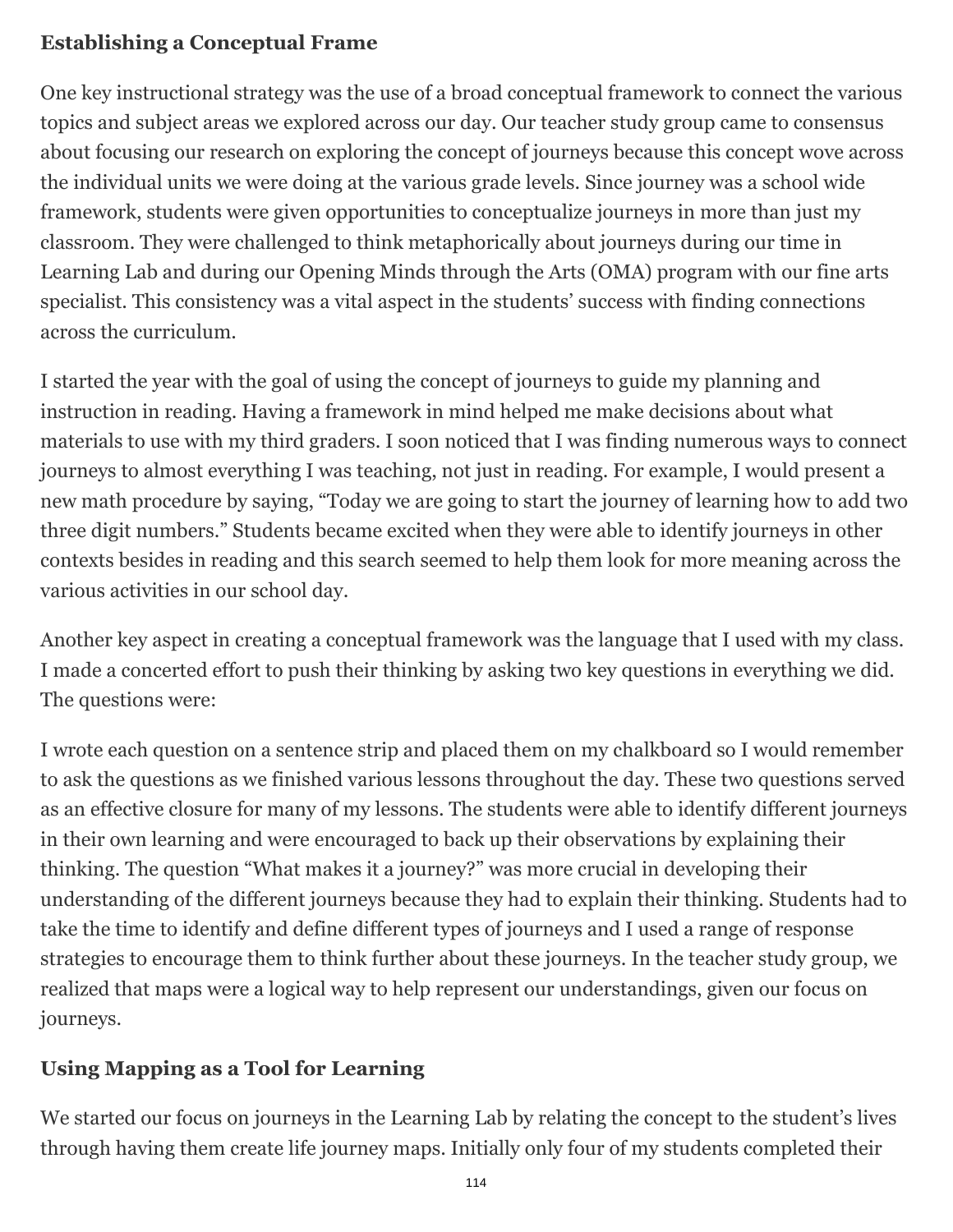maps. Needless to say I was frustrated with this response, but Lisa talked with my class about why the life journey maps were important, asking them, "How is your life like a journey?" Their responses included:

The students needed this discussion to think about how journey could be a metaphor to think about ourselves and our world. They had a better sense of the "why" of this assignment and worked with their families to create a visual representation of their lives so far. Some students chose to do a time line, while others created a game board with each square representing a major event in their life. It was a first step in visually mapping their personal connections to the concept of journey.



Students then went on to map the important events from a picture book, *The Pink Refrigerator* (Egan 2007), that Lisa read aloud in Learning Lab. Each student was free to choose the format in which they mapped the events. When the students were working independently I noticed they mostly focused on the physical journeys that the character Dodsworth was making—the actual movement from one place to another. They were able to identify a few other types of "changes" that were occurring with Dodsworth, but could not explain why they thought they were journeys. To help develop the metaphoric understanding of different types of journeys we needed to spend more time discussing and mapping a wider range of types of journeys in the literature we were reading.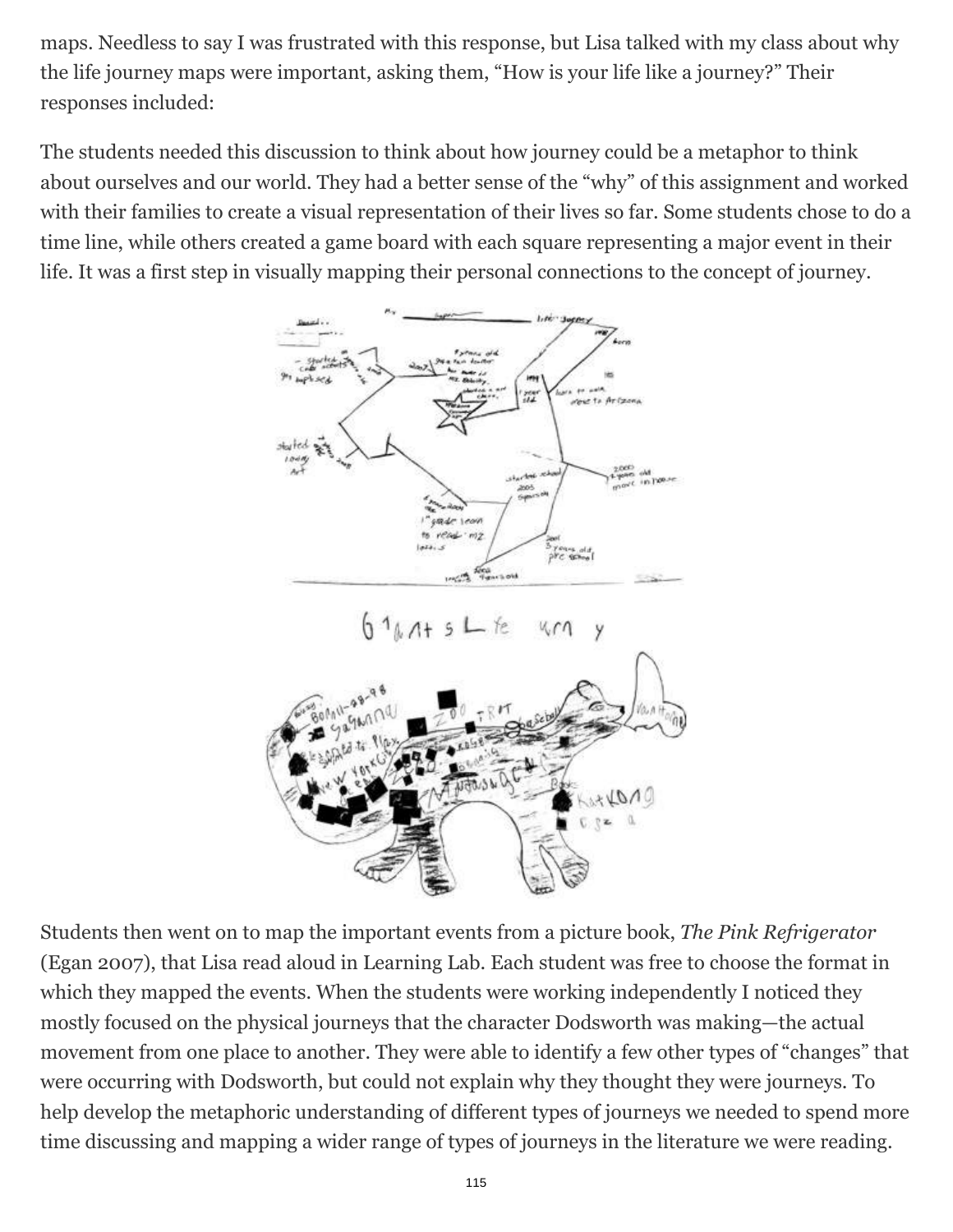

During our next session in Learning Lab, Lisa helped us take another step towards shifting our thinking by working with students to create a semantic web of "Kinds of Journeys." The students were able to generate the following ideas:

We asked students to take another look at their own life journey maps to see if they could identify any other types of journeys. After talking about their maps in small groups, they returned to the whole group area and were able to add other kinds of journeys to the web:

Giving students an opportunity to look at their lives as a journey helped them begin to conceptualize journeys. During this session of just an hour the students moved beyond their surface level thinking to take a big step towards deeper understanding. Short (1993) argues that "we learn something new when we are able to make connections between what we are currently experiencing and something we already know" (p. 284). The students understood their own lives and their personal journeys and could use that expertise to explore other variations of journeys. Creating this web resulted in the students identifying three major types of journeys--physical, emotional, and learning--that they saw as the broader categories for other types of journeys.

To promote a deeper understanding of these types of journeys, we created various mapping responses to encourage students to go beyond just identifying the beginning and ending points of change to exploring the pathways of change. This shift in focus of the responses allowed the students to explore, "When does a change become a journey?"

In Learning Lab, students mapped a character's change in emotion during a story on a Heart Map. Lisa read aloud *Stevie* (Steptoe, 1969) and the students mapped the emotional changes of the main character, Robert, during the story. Michelle used the heart at the top of the page to show Robert's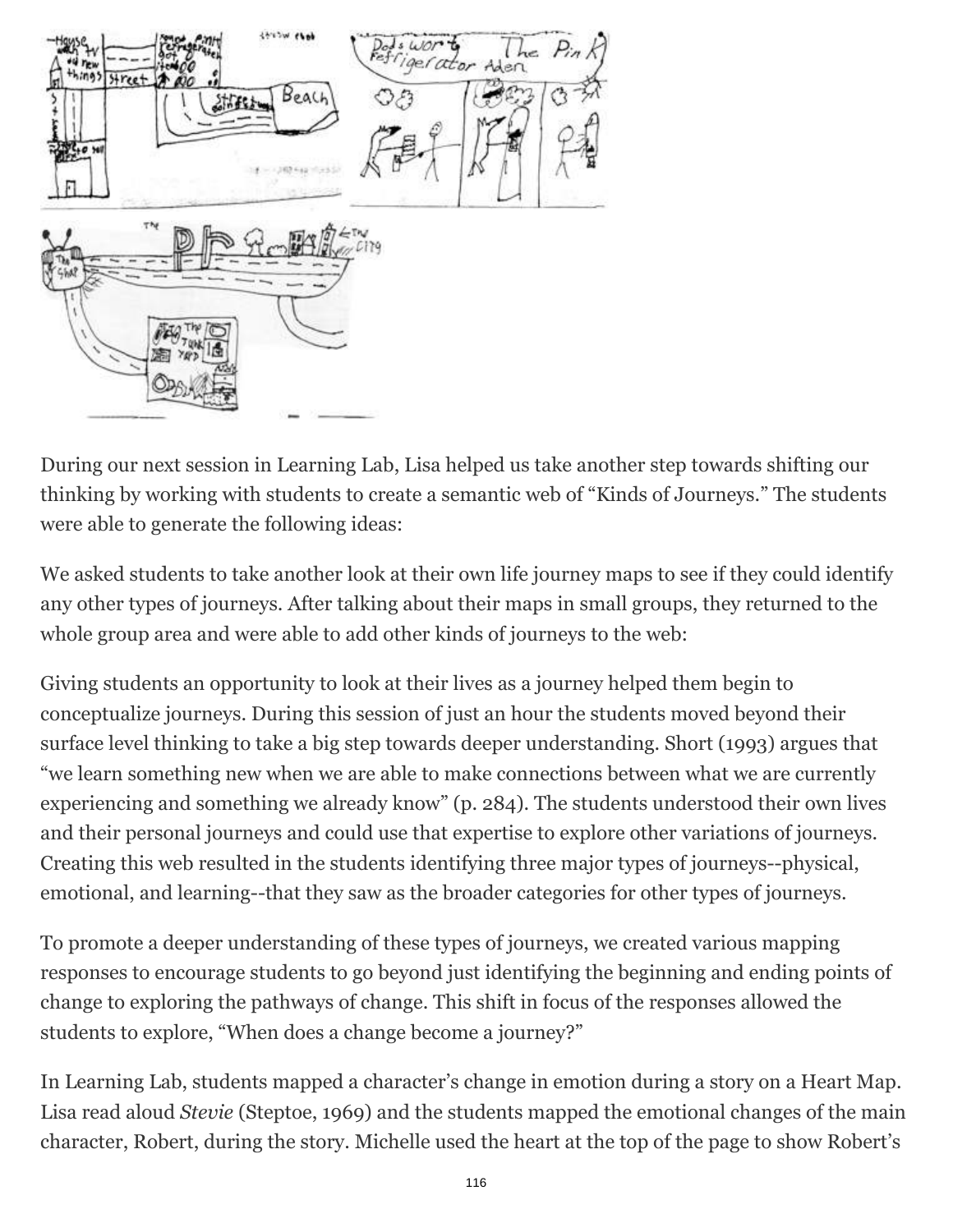emotion at the beginning of the story "Bobby did not like Stevie." Along the pathway, Michelle represented Robert's changes in emotions by drawing new hearts along the pathway. At the end of the pathway there is a final heart that contains Robert's final emotion of deciding that "Stevie was a good friend like he was his brother."



Students also mapped the changes that occurred with character's thinking during a story on a Mind Journey Map. Instead of having two hearts at the beginning and end of a pathway the Mind Map depicts a face to represent thinking. We used the Mind Map as a response to *Sebastian's Roller Skates* (de Deu Prats, 2003). Mason mapped Sebastian's change from lacking confidence to having confidence using important events from the story as evidence along the pathway. The students gained confidence in identifying a change in the story as a journey after having a way to provide evidence on the pathways.



#### **Connecting and Reconnecting through a Touchstone Book**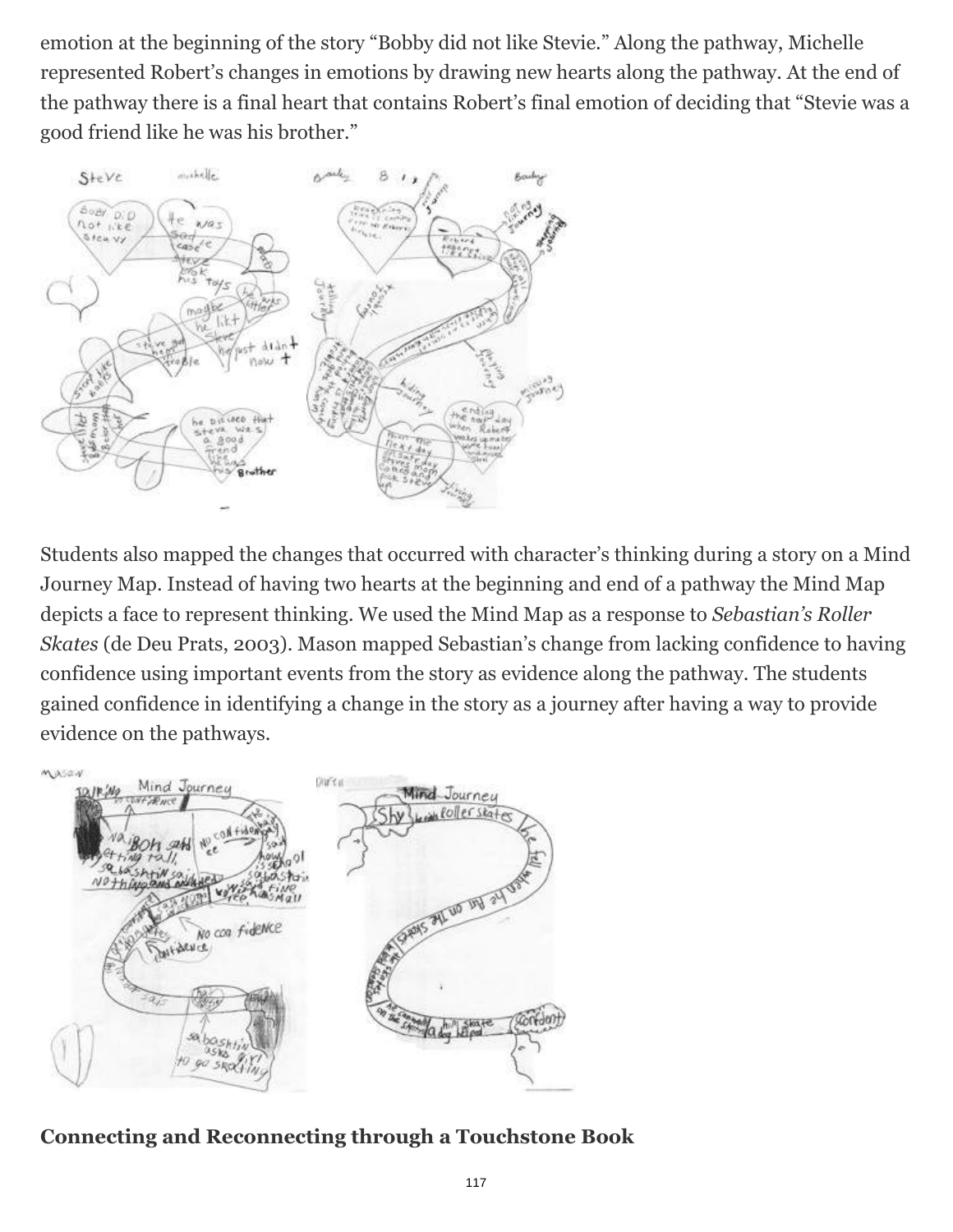Another important strategy was having a touchstone book. A touchstone book is a piece of literature that exemplifies the concept or topic being explored and that is read and reread and referred to continuously throughout a unit of study (Calkins, 1994). The amazing thing about a touchstone book is that you can't necessarily predict ahead of time what book will gain that significance for students. Touchstone books materialize based on students' understandings and inquiries within the study. The touchstone book for my class happened to be from the first engagement about journeys that I facilitated in my classroom. I read aloud *Fox* by Margaret Wild (2000) with the goal of having students discuss the book and identify journeys. After I read the story aloud, I recorded their thoughts on a semantic web. The students were able to identify many different types of journeys.

This simple engagement laid a solid foundation for my students because they found the book compelling and wanted to think more about it. As the study progressed, numerous students referred back to *Fox* and the types of journeys that they had identified in the story. Having this book as a reference gave the students a sense of security--they were confident in their thinking about *Fox* due to the responses they received from me and each other during the discussion. This allowed them to take risks when approaching a new story. In fact every time they referred back to *Fox* after hearing or reading another story, their understanding of it was deepened. For example, in Learning Lab, the class completed wide reading of various text sets in order to explore different types of journeys. I sat near one student and asked him what journeys he was seeing in the book *Sebastian's Roller Skates*. Conner responded, "Physical journeys and feeling journeys, just like in *Fox*. Magpie travels to the desert and when she is left there, she goes from happy to scared. [Both characters] go from one emotion to another." Conner created meaning for the story that he was reading by using *Fox* as a reference. Touchstone books promote this type of intertextual thinking because students use their shared experience within their community of readers to make sense of new literature.

# **Exploring Text Sets**

Text sets, collections of conceptually related books, were used in different ways throughout our study of journeys (Short, 1993). We used texts sets in small group and whole group settings to explore types of journeys. Based on the student webs about journeys, we gathered books in the Learning Lab to create the following sets: Beginning and Endings, Dreams and Wishes, Pain and Healing, Spiritual and Emotional, People and Relationships, Growing and Learning, and Movement and Competition. Students chose a theme that interested them and spent several weeks reading books in that set. They were then asked to search for themes, issues, patterns, and ideas that ran across their text set. This exploration enabled them to come to consensus on a definition of journeys. They also used another group of text sets to glean knowledge about different countries during our forced journey exploration.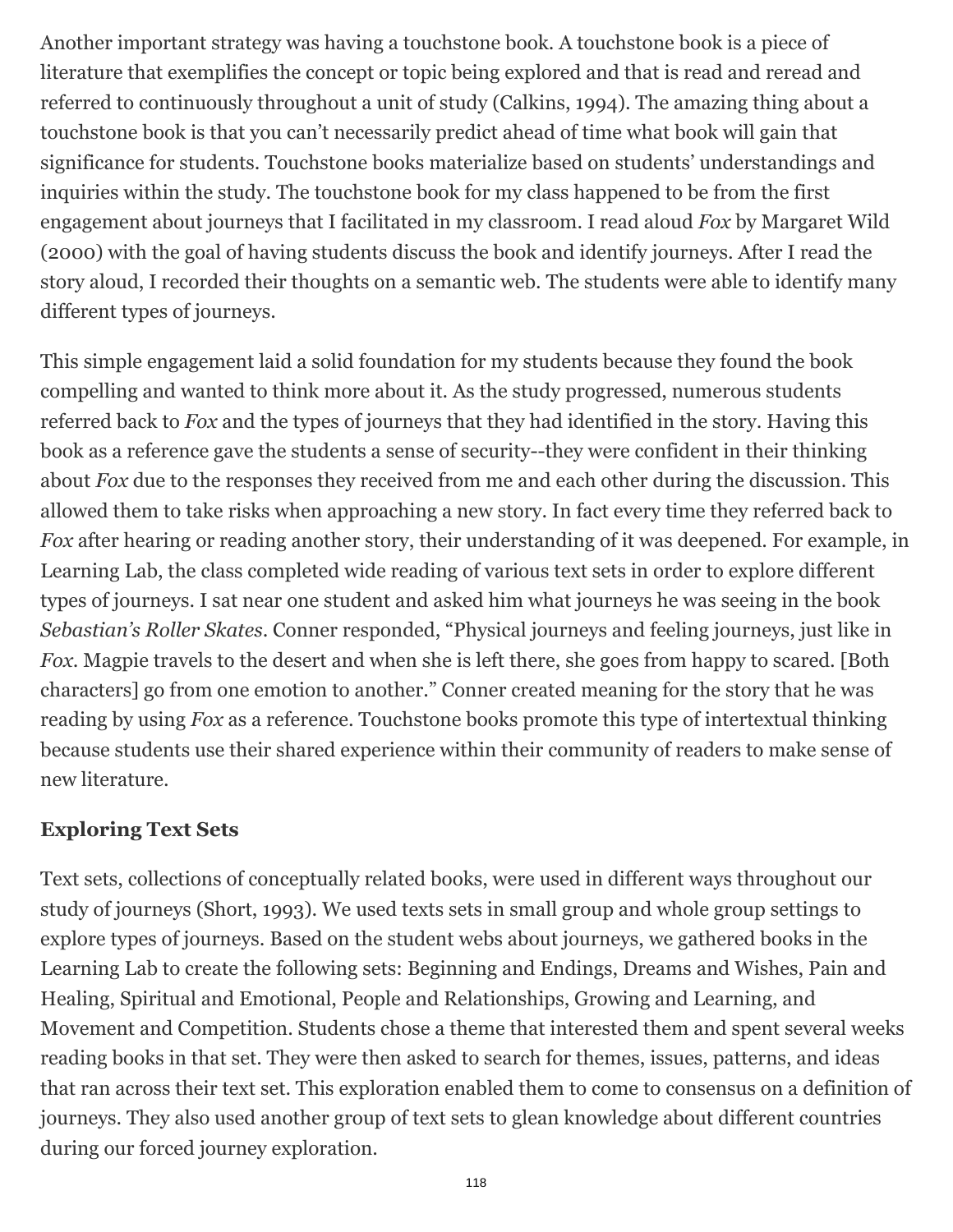

The most influential text set was a collection of picture books on journeys that were read aloud to the students in the Learning Lab and my classroom. The text set grew as the study progressed, and remained available throughout our study. Each time another book was read aloud and discussed, it was placed in our text set basket next to the read-aloud chair. There were many occasions when students would refer back to a particular book in the set as a point of reference within our discussions of a new read-aloud. The read-alouds were carefully chosen so that they would reflect a broad range of types of journeys and issues about journeys. The significance of this text set came to light towards the end of the study when the students were asked to find connections across many books through comparison charts.

# **Connecting Books through Comparison Charts**

It was not until the students created comparison charts that I fully understood the effectiveness of the text sets and the ways in which they had deepened students' thinking. The comparison chart engagement started with spreading out all of our read-aloud text set on the floor of the Learning Lab. The students were asked to sort the books according to meaning, not by size or color. In the first sort, students created the following groups:

The books were combined into one large set again and students were asked to sort the books using different categories in order to push them to consider other connections across the books:

We repeated the process a third time, this time focusing on the types of journeys in each story:

To bring closure to this sorting and categorizing activity, students were asked to create list of concepts that were present throughout the text set:

The following week in Learning Lab, students were asked to engage in an activity to showcase their connections across our text set. The students worked in small groups to create a comparison chart. Comparison charts are a response strategy where students take three books and three concepts and relate the books to each other. The template for the chart was: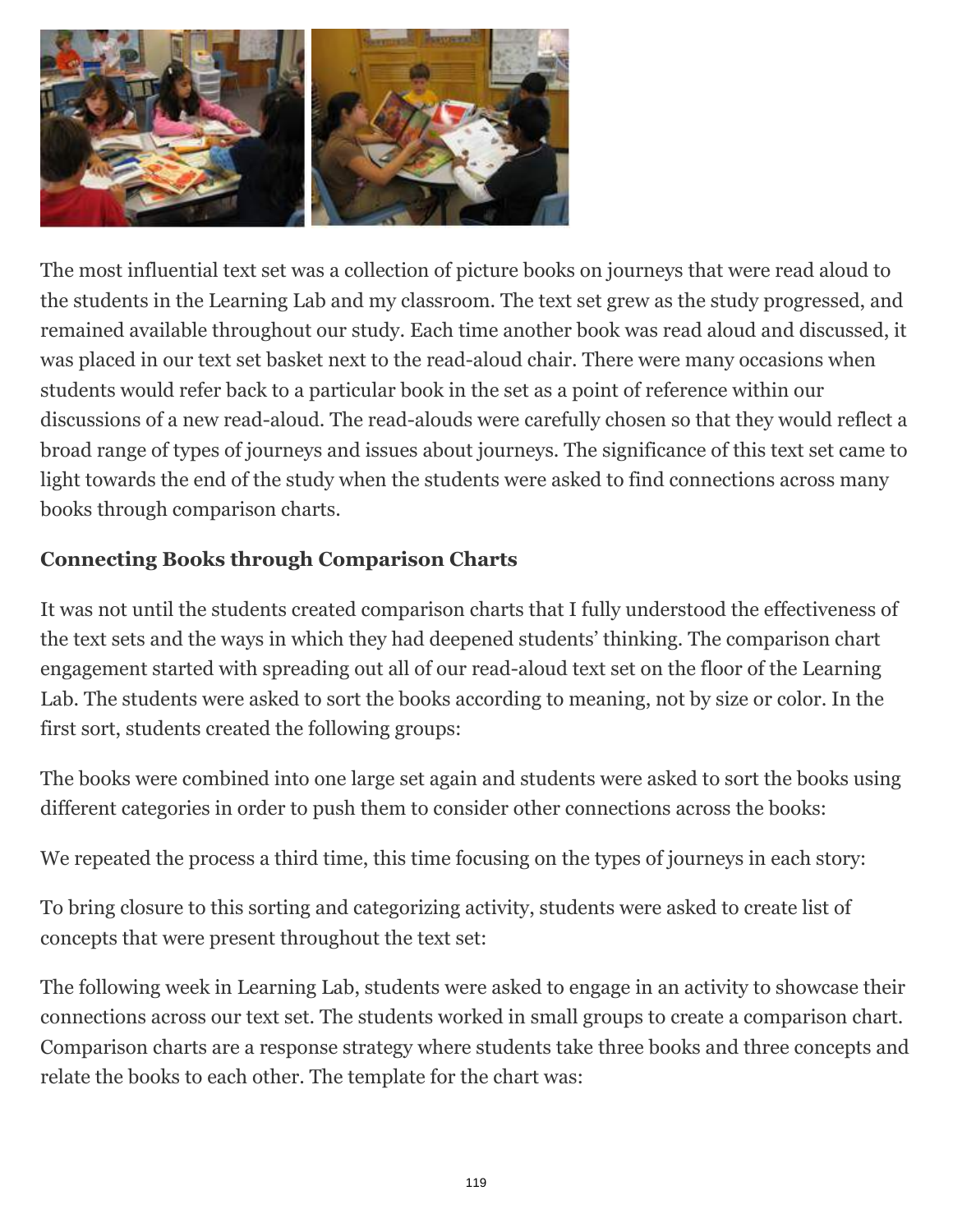| Title of the Chart | Title of a Book     | Title of a Book                                                 | Title of a Book |
|--------------------|---------------------|-----------------------------------------------------------------|-----------------|
| Concept            | Evidence of concept | Evidence of concept   Evidence of concept                       |                 |
| Concept            |                     | Evidence of concept   Evidence of concept   Evidence of concept |                 |
| Concept            | Evidence of concept | Evidence of concept Evidence of concept                         |                 |

Like finding a point on a map using a coordinate grid, the conceptual connections across three separate texts can be located on a comparison chart. It was during this activity that I found evidence of my students' intertextual thinking.

Many of the small groups approached their comparison chart by looking for different types of journeys. Mason, Aden, Shesh, and Conner, for example, chose *Baseball Saved Us*, *Wilfrid Gordon MacDonald Partridge*, and *The Pink Refrigerator* and connected them with Learning Journeys, Physical Journeys, and Working Together Journeys. I was pleased with the deeper understanding the students showed on their charts. They were able to examine the event of building a baseball field in *Baseball Saved Us* and recognize that there was a process in creating a field. They also understood that many people worked together with a common goal to complete the field.

My "Ah ha! Moment" came while I was working with a group that chose to take a different approach. Instead of using types of journeys they focused on one journey. They chose emotional journeys and found three concepts of this type of journey to connect their books. I sat with Reanna, Scott, Michelle, and Nick, while they worked through connecting the three stories. My initial reaction was that the three books they chose, *Anansi*, *Baseball Saved Us*, and *Stevie*, were going to be difficult to connect. They seemed like vastly different stories to me. The group methodically started discussing the similarities across the books and their discussion resulted in the three concepts of Working Together, Loneliness, and Being Trapped. The next step was to find evidence in each story for each concept and to represent the connections on the chart. I was impressed to see the way that the group was able to identify the concept of being trapped, which I saw as a difficult connection for them. Not only did the group identify loneliness, but they found evidence from each story for this connection.